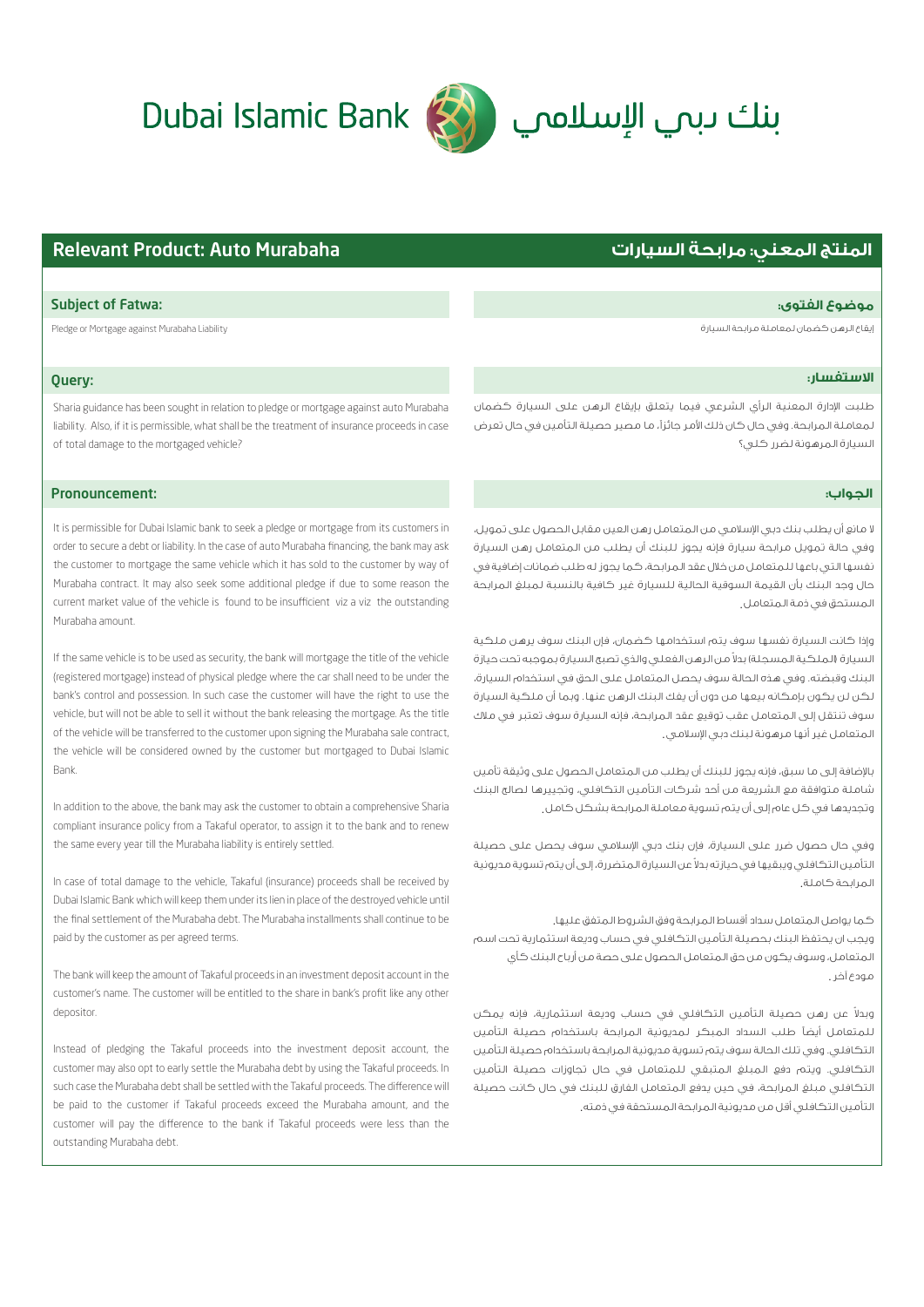## **الاستفسار:**

يقدم بنك دبي اسلامي لمتعامليه منتجÀ لتمويل المركبات عن طريق هيكلة المرابحة، وبموجب هذه الهيكلة يشتري البنك المركبة من تاجر المركبات ويبيعها للمتعامل عقابل ثمن يتكون من التكلفة زائد الربح، تسدد من خلال دفعات مؤجلة يتم الاتفاق عليها . ولضمان التزام المتعامل بسداد دين المرابحة، فإن بنك دبي اسلامي يسعى للحصول من المتعامل على رهن على المركبة حتى سداد كامل اقساط، والاستفسار هو حول التوجيه الشرعي بخصوص الجانبين التاليين من موضوع الرهن :

- هل يعتبر بنك دبي الإسلامي مالكا للمركبة بما ان المركبة مر هونة له؟
- هل يجوز لبنك دبي الإسلامي إدعاء ملكية المركبة المرهونة في حال إخلال المتعامل بالشروط، وإلى أي حد يجوز هذا الادعاء؟

## الجواب:

وفقاً لاحكام الشريعة، فإن ملكية العين تنتقل إلى المشتري مباشرةً فور توقيع اتفاقية لبيع والشراء بين المشتري والبائع، حتى لو كان الثمن مؤجلا (أي لو لم يتم سداد الثمن .ً عند التوقيع). ولا يجوز للبنك إيقاف إجراءات نقل ملكية العين إلى حين استلامه الثمن كاملا وإذا ما نصت اتفاقية البيع والشراء على مثل ذلك فإن هذا البيع يعتبر باطلا من المنظور الشرعي .

غير أنه يجوز للبنك، بهدف ضمان حقه من معاملة البيع الآجل، بما في ذلك المرابحة، أن يطلب من المتعامل تقديم ضمانات أو أعياناً محددة يتم رهنها للبنك. وهذا قد يتضمن موضوع عقد المرابحة الآجل، وهو المركبة في الحالة الماتلة .

ويعتبر بنك دبي الإسلامي في هذه الحالة مرهوناً له وليس المالك، بما أن مالك المركبة هو المتعامل وفقاً لأحكام اتفاقية المرابحة. وهذا الرهن يمكن أن يستمر حتى سداد كامل ثمن المرابحة من قبل المتعامل .

وفي حال أخل المتعامل بالسداد، فإنه لا يحق للبنك ادعاء ملكيته للمركبة، إلا أنه يمكن للبنك بموجب شروط عقد الرهن على المركبة، أن يطالب باسترجاع ملكيتها وبيعها في السوق واستخدام حصيلة ذلك البيع لسداد الدين المعلق في ذمة المتعامل الذي كان عضمونآ بموجب ذلك الرهن .

وفيما إذا زادت قيمة حصيلة البيع عن قيمة الدين، فإن المبلغ الفائض سوف يكون من حق المتعامل بصفته مالكاً للمركبة، أما إذا كانت حصيلة البيع أقل من قيمة الدين، فإنه يحق للبنك المطالبة بالمبلغ المتبقي من المتعامل. مع الالتزام بأن يكون بيع المركبة المرهونة وفقاً للسعر الدارج في السوق مع تطبيق آلية عادلة في عملية البيع، كأن يكون .المزاد في السوق المفتوح، بحيث تكون حقوق كل من البنك والمتعامل محفوظة .

## **المنتج المعني: مرابحة السيارات** Murabaha Auto :Product Relevant

#### Subject of Fatwa: **:الفتوى موضوع**

.<br>Mortgage of Vehicle under Auto Murabaha Finance السيارات مرابحة تمويل مرابحة السيارات مرابحة تمويل مرابحة تموي

## Query:

Dubai Islamic Bank has a standard auto finance product for its customers. The product is based on the Murabaha structure under which the bank purchases the vehicle from the dealer and sells it to the customer on its cost plus profit on an agreed deferred payment. In order to secure the Murabaha debt, Dubai Islamic Bank seeks from the customer to allow mortgage on the vehicle until all the installments are paid. In relation to the mortgage, Shariah guidance is sought on the following two aspects:

• Will Dubai Islamic Bank be considered as an owner of that vehicle since it is mortgaged to  $it$ ?

• Can Dubai Islamic Bank claim its ownership on the mortgaged vehicle in case of default and if so, to what extent?

### Pronouncement:

As per Shariah principles, the ownership of an asset gets transferred to the purchaser immediately upon execution of the sale and purchase agreement between the buyer and seller, even if the sale price is deferred (i.e. not paid on the spot). It is not permissible for the bank to hold back the transfer of ownership to the asset until full payment of the sale price is received by it. Any such stipulation in the sale and purchase agreement makes the sale invalid from the Shariah perspective.

However, for the purpose of security against a deferred sale transaction, including Murabaha, it is permissible for the bank to ask the customer to provide certain security or assets to be mortgaged to the bank. This may include the subject matter of the Murabaha deferred sale contract, which is the vehicle in this case.

Dubai Islamic Bank in this case will be considered the mortgagee but not the owner, as the owner of the subject vehicle is the customer by virtue of the Murabaha agreement. Such a mortgage may continue until the Murabaha sale price is paid in full by the customer.

In case of default by the customer, the bank cannot claim the right to own the vehicle; however, by virtue of the mortgage over the vehicle, it can claim to repossess the vehicle and sell it in the market and apply the sale proceeds to settle the customer's debt that was secured by that particular mortgage.

If the sale proceeds exceed the debt, the excess amount shall be the entitlement of the customer as the owner of the vehicle, and in the case of the sale proceeds being less than the debt amount, the bank will have the right to claim the shortfall from the customer. The sale of the mortgaged vehicle should be as per the current market price and a fair mechanism should be adopted, such as the auction in the open market so as to protect the rights of the bank and the customer.

# Dubai Islamic Bank (رنك للإسلامي